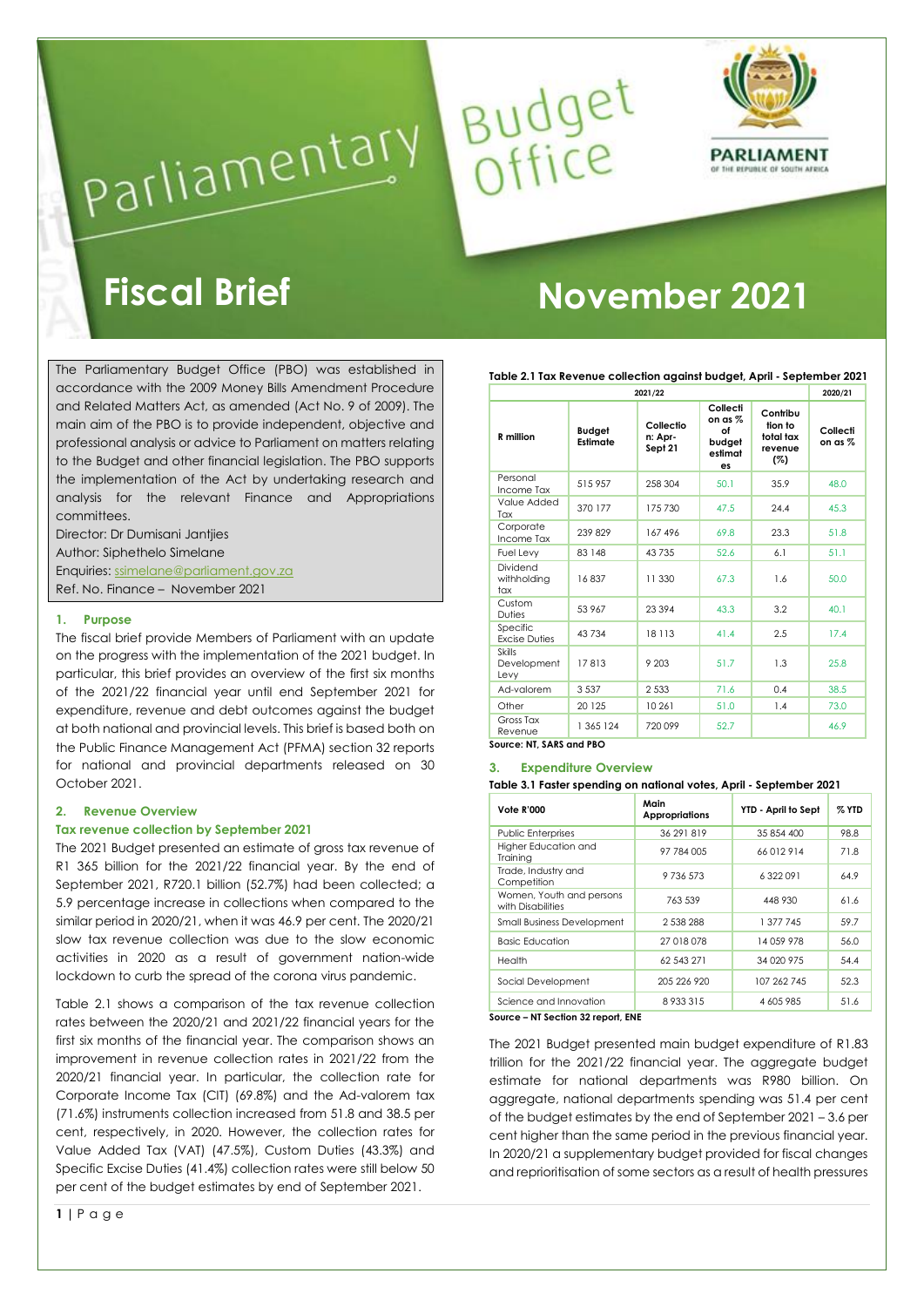due to Covid-19 pandemic. Nine of the forty-one national departments had spent more than 50 per cent of their 2021/22 budgets by the end of September 2021. The department of Public enterprises has already spent 98.8 per cent of the 2021/22 budget. This high expenditure is due to the high percentage of payment for capital assets that was appropriated specifically for Eskom and SAA. The department of Higher Education and Training has already spent 71.8 per cent of the its budget estimates. The department that has spent least of their budget was Military Veterans (25.7%) which had spent less than 30 per cent of their budget by the end of September 2021.

#### **Table 3.2 Total spending estimates and April to September 2021**

| R million | Main budget  | <b>YTD</b>  | YTD <sub>%</sub> |
|-----------|--------------|-------------|------------------|
| 2021/22   | 1822 252 150 | 923 969 642 | 50.7             |
| 2020/21   | 1804175080   | 877 028 969 | 48.6             |

#### **Source – NT Section 32 report**

By the end of September 2021, the aggregate spending for direct charges to the revenue fund was 50.7 per cent of the budget estimates. This is 2.1 percentage more compared to 48.6 per cent spending in 2020/21 during the same period.

## **3.1. Capital Expenditure**

The capital expenditure budget is an allocation to be spent on assets that can be used for more than one year with the expectation of future economic benefits. Therefore, maximum spending of this allocation enhances the state capacity to deliver services. The allocation to capital expenditure by national vote in the 2021 budget decreased from 1.57 per cent (R15.5 billion) to only 1.53 per cent (R15 billion) share of the total expenditure by national vote from the 2020 budget. By the end of September 2021, 25.4 per cent of the capital budget was spent by national departments.

### **Table 3.3 Capital assets by national vote, April – September 2021**

| R billion                     | <b>Budget Review</b> | <b>YTD</b> | YTD <sub>%</sub> |  |  |
|-------------------------------|----------------------|------------|------------------|--|--|
| 2021/22                       | 15 004 084           | 3812125    | 25.4             |  |  |
| 2020/21                       | 15 484 983           | 3 493 071  | 22.6             |  |  |
| Source - NT Section 32 report |                      |            |                  |  |  |

The bulk of the national budget is allocated to transfers and subsidies, 67.6 per cent. However, the transfers and subsidies may include capital budgets, and in that case Parliament is unable to do oversight of such capital expenditure directly.

#### **Figure 3.1 Votes with over 100% spent on Budget, April – September 2021**



#### **Source – NT Section 32 report**

Figure 3.1 illustrates the extent to which capital spending exceeds budget allocations for those specific departments. The nature of the capital projects/assets procured, coupled with their spending requirements may have contributed to the rate of spending on capital assets over the years. The department of cooperative governance (295.7%), home affairs (827.3%) and tourism (258.6%) has spent more than 100 per cent of their capital budget by the end of September 2021.

# **3.2. Expenditure Outlook – 2021/22**

The 2021 Budget review made provision for consolidated spending of R1.82 trillion for the 2021/22 financial year. The primary focus of spending will continue to be on learning and culture, health and social development. Relative to other votes, the department of social development (20.9%), corporative governance (10.3%) and police (9.8%) receives a large proportion of budget allocation.

#### **4. Debt Overview**

### **Government debt**

In the 2021 Budget review, the government net government debt for 2020/21 to reach R3.67 trillion (74.3 per of GDP), with gross debt expected to be R3.95 trillion (80.3 per of GDP) over the same period. Gross government debt for 2021/22 is estimated to reach be R4.4 trillion (81.9% of GDP) and net debt is estimated to reach R4.2 trillion (78.5% of GDP).

#### **Table 4.1 National Government Debt**

|                                                        | 2019/20    | 2020/21  | 2021/22                   |
|--------------------------------------------------------|------------|----------|---------------------------|
| R billion                                              | Outcome    | Outcome  | <b>Budget</b><br>Estimate |
| Domestic loans                                         | 2849.0     | 3.529.1  | 3916.7                    |
| Foreign loans                                          | 318.4      | 420.6    | 466.1                     |
| Gross loan debt                                        | 3 1 6 7 .4 | 3949.7   | 4382.8                    |
| <b>Less: National</b><br>Revenue Fund<br>bank balances | $-243.6$   | $-292.0$ | $-180.3$                  |
| Net loan debt                                          | 2923.8     | 3657.7   | 4 202.5                   |
| As percentage of<br>GDP:                               |            |          |                           |
| Gross loan debt                                        | 60.8       | 80.3     | 81.9                      |
| Net loan debt                                          | 56.1       | 74.3     | 78.5                      |

**Sources: Budget 2020; 2021 & NT**

Gross national debt increased by R433.1 billion in 2021/22 from R3 950 billion in 2020/21 to R4 383 billion in 2021/22. while net debt is estimated to reach R 4.2 trillion. Foreign debt makes up R466.1 billion or 11.3 per cent of the gross national debt stock, which amounts to about 8.7 per cent of the net debt. The 2019/20 gross national debt increased by R379.4 billion to R2 923.8 billion from R2 545 billion in 2018/19. It then increased by R733.9 billion to R3 657.7 billion in 2020/21, representing the largest increase in three years of analysis. The 2021/22 gross national debt increased by R544.8 billion to R4 202.5 billion. It may be understood that this increase was linked to the impact of Covid-19.

# **5. Provincial Overview**

# **5.1. Provincial Receipts**

Unlike the national section above, the provincial section provides an update for the first five months of the 2021/22 financial year until end August 2021 for expenditure outcomes against the budget at national levels. The provincial governments have very limited revenue raising capabilities. However, more than 97 per cent of their receipts is allocated from national budget. By the end of August 2021, provinces had on aggregate collected more than 34 per cent of their 2021/22 (R7.1 billion) targeted own receipts. This is 35.4 per cent (or R1.8 billion) higher than 2020/21 collection around the same period.

### **Table 5.1 Provincial receipts government (April – August 2021)**

|            | Actual against budget receipts R'000 |                       |               |             |      |  |  |
|------------|--------------------------------------|-----------------------|---------------|-------------|------|--|--|
|            |                                      | Receipts              | <b>Budget</b> | Actual      | %    |  |  |
| <b>NRF</b> |                                      |                       | 648 822 906   | 275 525 321 | 42.5 |  |  |
|            | $FY$<br>2020/21                      | Own receipts          | 18842206      | 5 21 2 5 11 | 27.7 |  |  |
|            |                                      | <b>Total Receipts</b> | 667 665 112   | 280 737 832 | 42.0 |  |  |
|            | /22                                  | <b>NRF</b>            | 639 017 482   | 269 903 856 | 42.2 |  |  |
|            |                                      | Own receipts          | 20 790 256    | 7 059 606   | 34.0 |  |  |
|            | $rac{F}{2021}$                       | <b>Total Receipts</b> | 659 807 738   | 276 963 462 | 42.0 |  |  |
|            |                                      | --- -- -<br>---- -    |               |             |      |  |  |

**Source: PBO, NT datasets 2020 & 2021**

**2 | Fiscal Brief –November 2021 – Parliamentary Budget Office**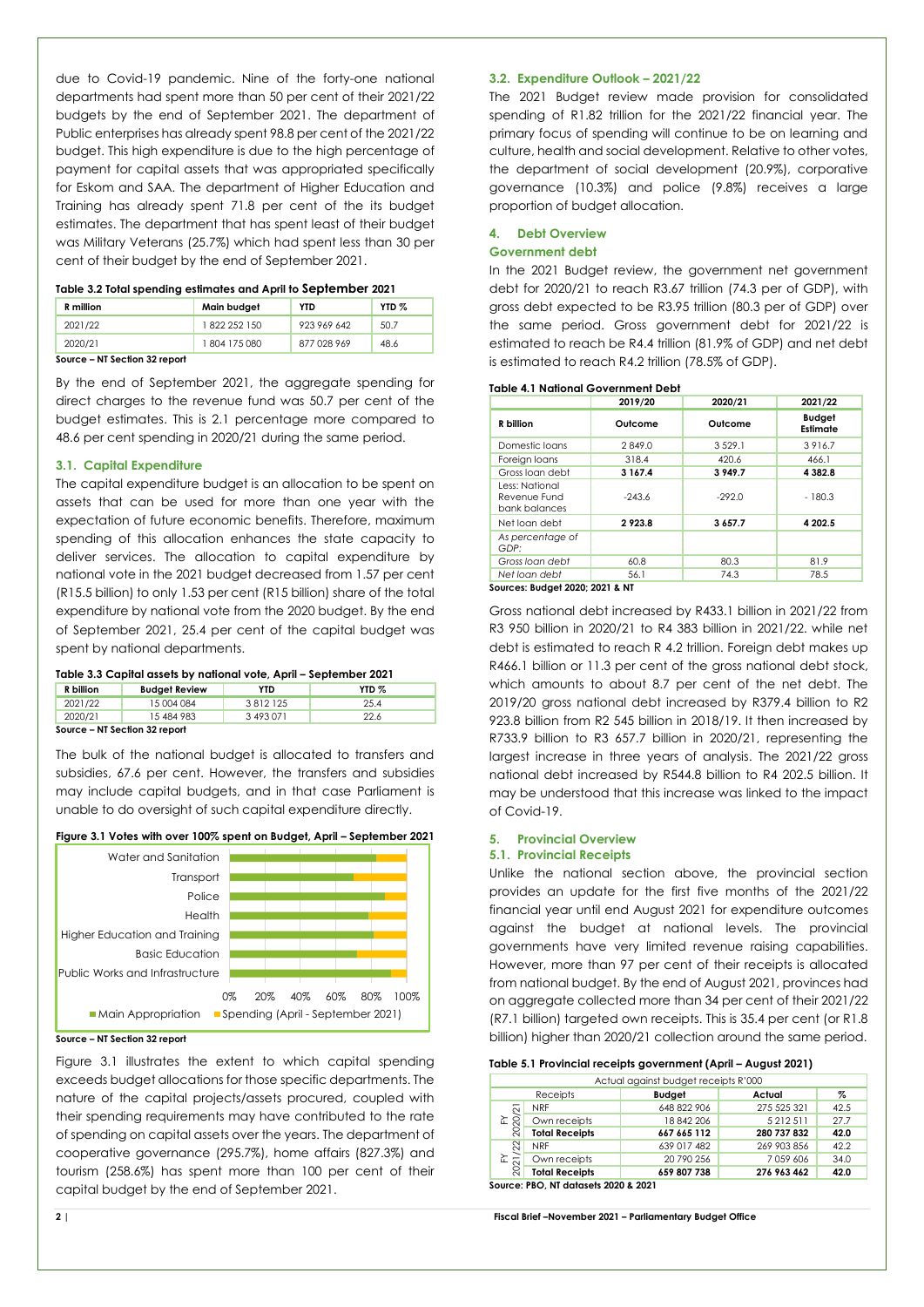# **5.2. Provincial Expenditure**

Table 6.2 shows provincial governments' aggregate spending of the two financial years against budget. On aggregate, provinces had spent more than 36 per cent in 2020/21 (R244.7 billion) and 2021/22 (R268.9 billion) of combined revised budgets by end of August. The R268.9 billion aggregate spending in 2021/22 represents 9.9 per cent or R24.2 billion increase compared to same period last year, 2020/21.

#### **Table 5.2 Provincial gov. expenditure (April – August 2021)**

| Provincial Government Payments R'000 - August 2021 |             |             |      |  |  |
|----------------------------------------------------|-------------|-------------|------|--|--|
| <b>Expenditure</b>                                 | Budget      | Actual      | %    |  |  |
| FY 2020/21                                         | 672 298 237 | 244 662 922 | 36.4 |  |  |
| FY 2021/22                                         | 657 435 711 | 268 876 653 |      |  |  |

**Source: PBO, NT datasets 2020 & 2021**

#### **a) Current Expenditure**

Table 6.3 shows the total provincial expenditure by economic classification. On aggregate, expenditure allocation for provinces the current year, 2020/21, is R657.4 billion. Of the total budget, current expenditure takes more than 80 per cent (R538.8 billion) of the budget followed by transfers and subsidies with 12.5 per cent (R82.1 billion). It is also worth noting that Compensation of Employees (COE) accounts for about 75 per cent (R398.9 billion) of current expenditure budget and more than 60 per cent of the total provincial expenditure budget.

#### **Table 5.3 Provinces current expenditure, 2021/2022**

| Current Expenditure by economic classification R'000 (Apr - August) |               |              |  |
|---------------------------------------------------------------------|---------------|--------------|--|
| Economic class                                                      | <b>Budget</b> | Expenditure% |  |
| <b>Current payments</b>                                             | 538 829 711   | 221 119 656  |  |
| COF                                                                 | 398 921 476   | 165 367 349  |  |
| Goods and service                                                   | 139 903 253   | 55 735 538   |  |
| Interest & rent on land                                             | 4 982         | 16769        |  |
| <b>Transfers and subsidies</b>                                      | 82 090 836    | 36 318 727   |  |
| <b>Capital assets</b>                                               | 36 509 305    | 11 434 781   |  |
| <b>Financial assets</b>                                             | 5859          | 3488         |  |
| <b>TOTAL</b>                                                        | 657 435 711   | 268 876 653  |  |
| Source: PRO NT datasets 2021/22                                     |               |              |  |

**Source: PBO, NT datasets 2021/22**

Goods and services (R139.9 billion) accounts for more than 25 per cent of the current expenditure budget and more than 20 per cent of the total provincial expenditure budget. Provinces have on aggregate spent just 40 per cent of current expenditure budget by end of August 2021/22 compared to 39.7 per cent in 2020/21 around same time.

Figure 5.1 compares provincial current expenditure outcomes as a percentage of estimated budgets by the end of August 2020/21 and 2021/22. Mpumalanga (38.5%) and the Western Cape (39.5%) have spent just below 40 per cent of their 2021/22 current expenditure budget while the Eastern Cape spent just about 45 per cent. On aggregate, provinces have spent just above 40 per cent of their estimated budgets in the first five months of the respective financial years.





# **Source: PBO, NT datasets 2020 & 2021**

# **b) Capital Expenditure**

The total provincial capital budget for 2021/22 was increased by more than 2.1 per cent from R35.8 billion in 2020/21 to R36.5 billion in 2021/22. Despite an overall increase in the capital budget, the Eastern Cape, Gauteng and North West had their capital budgets reduced in 2021/22 financial year. Provinces have on aggregate spent more than 30 per cent (or R11.4 billion) of their capital expenditure budget by the end of August 2021/22 compared with 25.4 per cent (or R 9.1 billion) in the same period in 2020/21. KwaZulu Natal has spent more than 40 per cent of its budget of the provincial budget, whilst the North West is the only province to have spent less than 20 per cent (18.1%) of the capital budget over in the same period in 2021/22.





#### **Source: PBO, NT datasets 2020 & 2021**

On aggregate, more than a quarter of capital budget expenditure on social sector functions have spent by the end of August 2021/22. The in Free State (45.5%) and KwaZulu Natal (40.9%) were the only provinces that had spent more than twothird of their budget on education by end of August 2021/22. By the end of August, the KwaZulu Natal (56.2%) was the only province that had spent more than half of their health function capital budget. The Free State (46,6%) had already spend more than two-thirds of their social development function capital budget while Mpumalanga (7.6%) and the North West (8.2%) had spent less than 10 per cent of their capital budget by the end of August 2021.

Slow and erratic spending of capital budgets does not suggest underspending nor does it suggest spending below par because capital expenditure usually follows a zero-based approach. It is dependent on specific activities. However, slow spending could provide an indication of areas that may require further oversight.